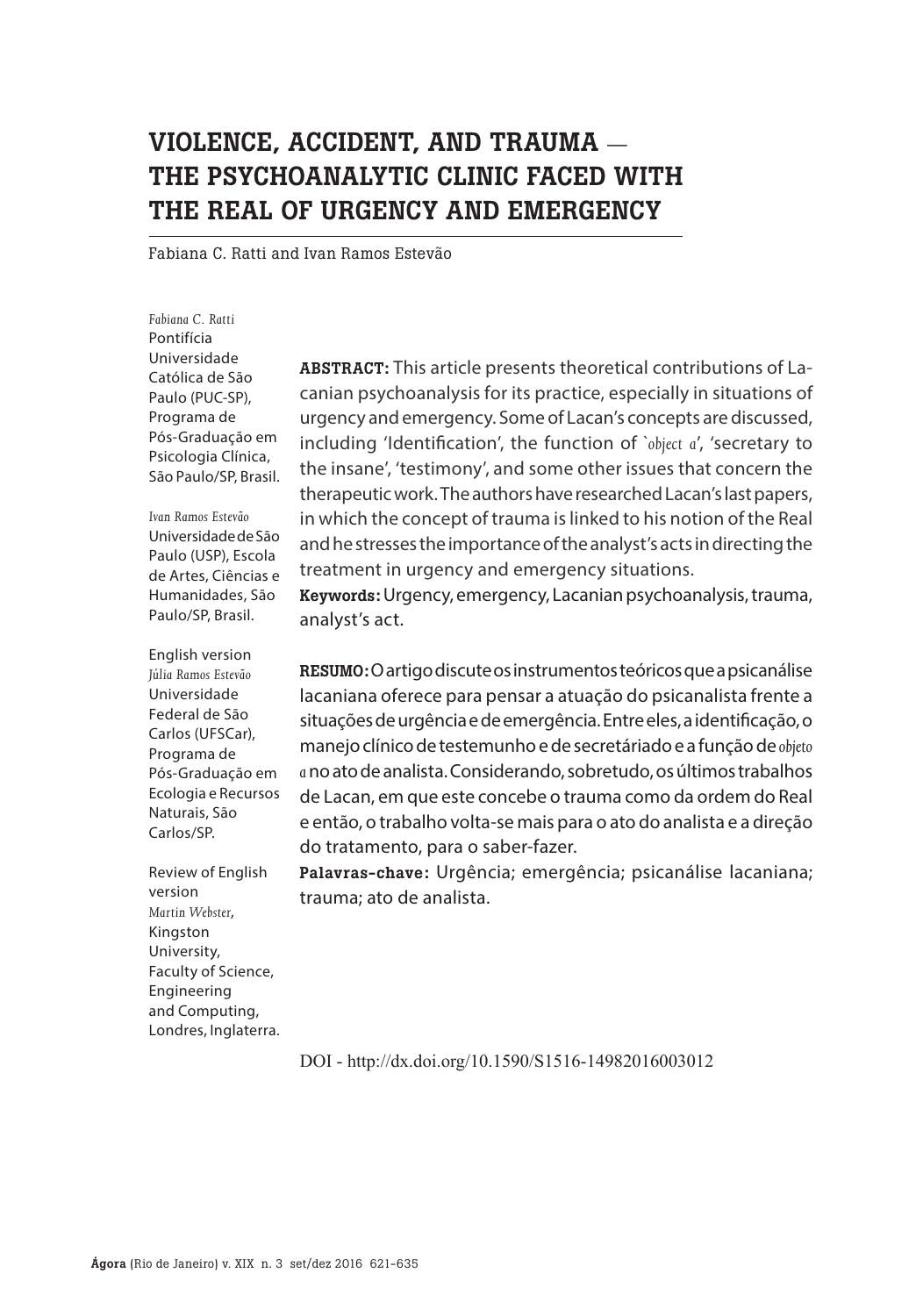$\prod$  he aim of this paper is to discuss mental health, specifically psychoanalysis<br>and the act of the psychoanalyst faced with situations of violence, accident, and trauma.

#### INTRODUCTION

The Brazilian National Health Counsel (NHC), the highest level of deliberation of the Brazilian National Health System — SUS, has been promoting its Nation Agenda of Priorities in Health Research (Ministry of Health website, 2008) regarding the evaluation of programs, policies, projects and interventions for the monitoring of public health policies. The construction and implementation of the National Agenda is a political process that is directed toward research and health. The articulation surrounding the Agenda is the most important action in the legitimization of this instrument in the National Policy on Science, Technology and Innovation in Health in the country.

Among the many topics covered by the Agenda, we find one specific to the issue of Mental Health and another specific to Violence, Accidents, and Traumas in which the problems of family, sexual, psychological and urban violence, as well as domestic, traffic, work and community accidents are discussed.

Evaluations of the efficacy and safety of the treatment protocols used in the management of traumatic conditions and studies of new therapeutic methods are being carried out. For example, Gonçalves, Morita and Haddad (2007) discuss the gravity of the traffic accident problem worldwide and debate the qualification of professionals for emergency care, aiming to minimize the magnitude of human suffering involved (2007, p.21). They designate the way in which patients are informed about accident sequelae as one of the most crucial aspects. They discuss the importance of providing care parameters and strategies to the health teams in both the pre-hospital and urgency and emergency settings.

The Pre-Hospital Care Manual — SIATE/CBPR (PORCIDES, A.J. and collaborators 2006) provides another example, showing how facial trauma can be one of the most devastating injuries found in trauma centers, due to the emotional consequences and possibility of deformity. Studies have found that the majority of facial traumas are caused by interpersonal violence or falls, considering that apparatus such as seat belts, helmets and air bags have decreased the incidence of facial trauma due to traffic accident, which used to be extremely high. The Manual shows facial trauma to be a constant reality in the emergency department of a large trauma reference center and affects all ages — children and older adults, mostly because of falls due to their age — and adults, mostly because of domestic violence and falls, especially when the use of alcohol and other drugs is involved.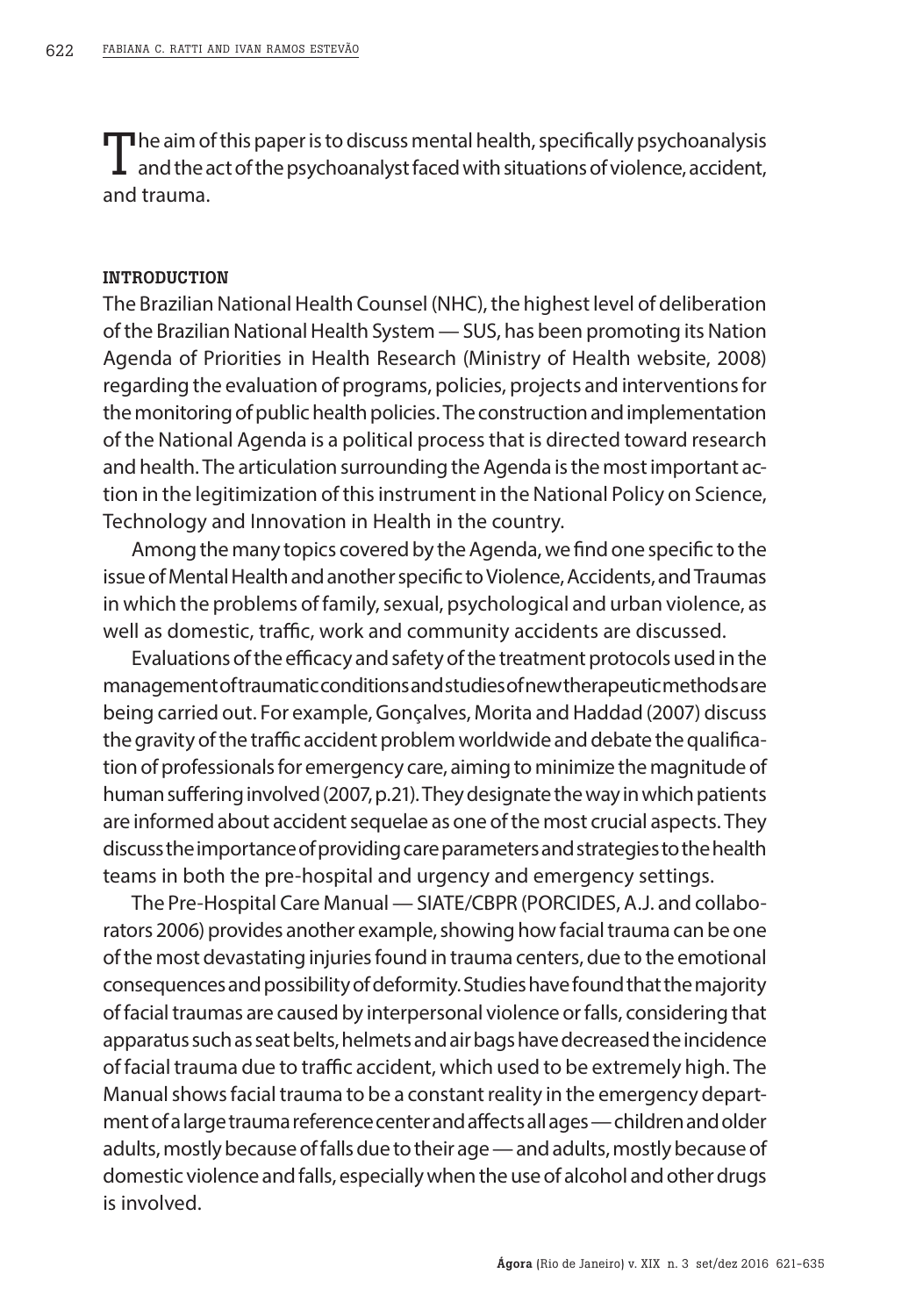In *Models of urgency/emergency services,* Galetti Jr (2011) wrote about trauma problems being a disease of the social environment due to the growth of urban conglomerates and increase in the velocity of transport. In 1930, he said that violence represented 3%, whereas now it represents 15%, of deaths. According to the World Health Organization, 2002, approximately 130 thousands deaths occur per year in Brazil due to external causes. According to the International Classification of Diseases (ICD), (OMS 1985), external causes include lesions, poisoning, fractures, burns, intoxication, drowning and emergencies due to traumatic injury. Furthermore, "about four out of ten hospital beds are occupied by victims of trauma and for each death in traffic there are about four victims with serious injuries and 15 wounded" (2011).

Galleti Jr quotes the Federal Council of Medicine (FCM in 1995) to define urgency and emergency (through Resolution 1.451/95). Urgency being "an unforeseen occurrence of a health problem with or without a potential risk to life, in which the sufferer needs immediate medical assistance" and emergency being the "medical finding of health problems that imply an imminent risk of death or intense suffering, thus demanding immediate medical treatment" (GALETTI JR quotes FERNANDES, R.J 2004). Medical urgencies pose a serious threat to the physical or psychological integrity of a person. Emergencies are amenable to treatment, as long as they are recognized and therapeutic measures performed quickly. The severity of cases is evaluated by time, i.e., the shorter the time, the more urgent the case. Emergency includes the matter of incapacitating sequelae. In his paper, Galetti Jr emphasizes the overall spending of billions, due to multiple-trauma, high number of deaths, hospital bed occupancy, subsequent consequences, incapacity to return to work affecting the family structure, and physical and psychological sequelae that will probably affect the trauma patient for his/her entire life.

In this manner, one proposal of the Nation Agenda of Priorities in Health Research of National Health Counsel (NHC — Ministry of Health website, 2008) for public policy related to the issue of Accidents, Violence and Trauma is the proposal of health prevention strategies in schools and health units with the Family Health Strategy resource. One of the examples of a prevention strategy initiated by the government is the campaign regarding the use of alcohol by teenagers under 18 years of age and the issue of traffic.

Although, prevention and health promotion are the first steps to accident, violence and trauma reduction, another aspect, raised by the author, is the urgent need to obtain human resources, infrastructure, materials and equipment, in order to ensure comprehensive care, with acceptable and continuous quality from the first moments of the accident. Thus, this paper seeks to discuss what resources the analyst has to work with in relation to the National Agenda regard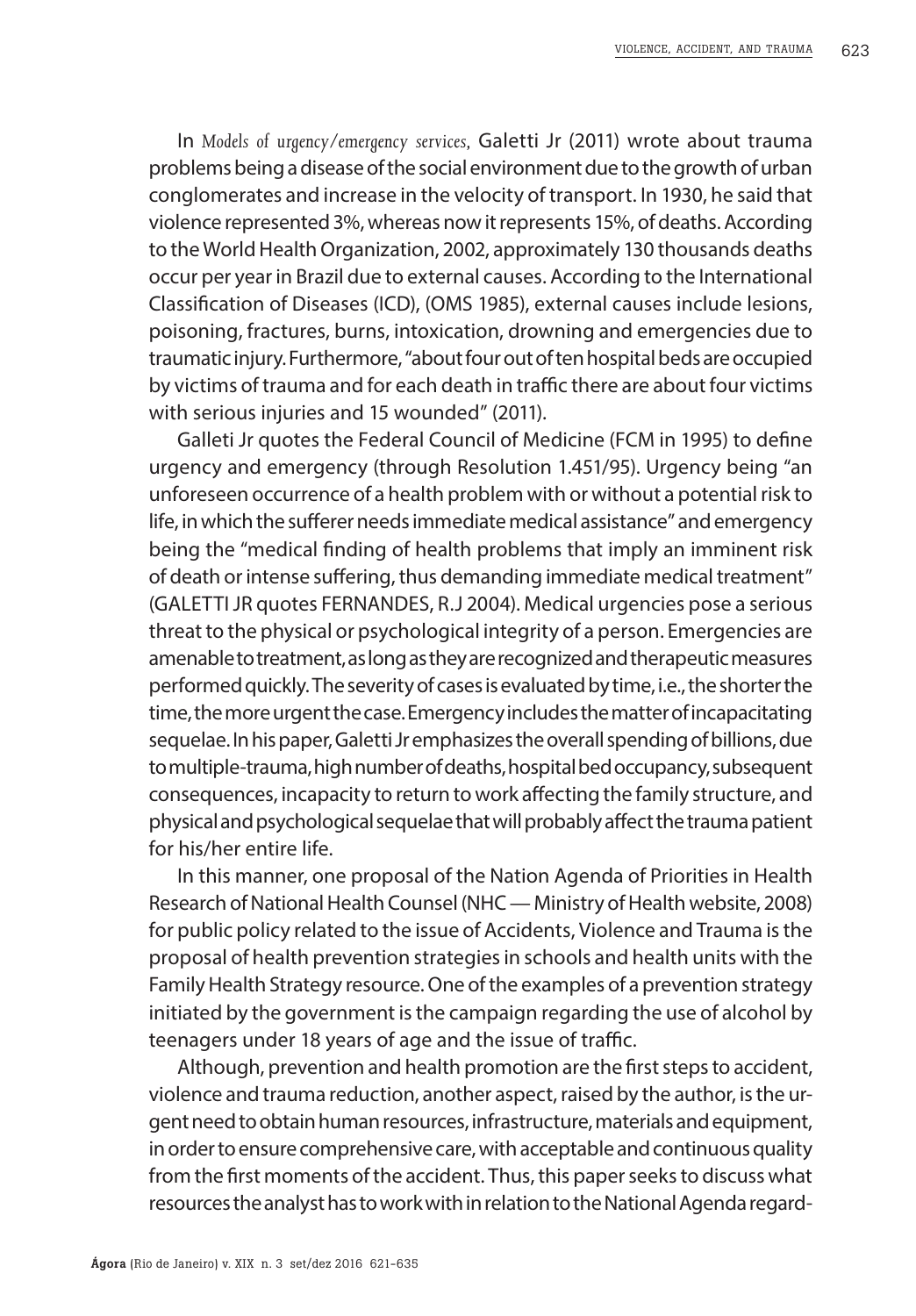ing accidents, violence and trauma. Does psychoanalysis have resources? How to proceed? How to intervene? What theoretical instruments does mental health have to deal with practical situations of urgency and emergency?

### THE SUBJECT MEETING WITH THE REAL TRAUMA

One of the questions of care in situations of Accidents, Violence and Trauma is the deep anguish of the subject, an anguish that overwhelms and bewilders the person. The subject loses references, stops thinking and cannot choose or act. There is a paralysis, a moment of crisis. The worst thoughts devastate and do not allow new ideas that can redirect the subject's life. This is what Lacan, later in his teachings, named as meeting with the Real, the trauma of dealing with the unforeseen Real. It represents the disintegration of the subject, the moment of breaking, of discontinuity, the uncontrollable space that unfolds and breaks the subject. This encounter with the real can lead to an imaginary collapse, a narcissistic fall.

We can use, as an example of trauma, the tragic accident of the son of a famous Brazilian actress, Cissa Guimarães, which was much discussed in the Brazilian media. Rafael passed away in Rio de Janeiro on July 20 of 2010, when he was riding a skateboard with friends in a tunnel closed by police officers. He was run over by a man that suddenly appeared, racing his car with a friend. Cissa Guimarães, after two months, gave an interview to VEJA magazine (October 6 of 2010) in which she talked about the Real effect faced with the death of her son:

On the first day, my pain was so great I was adrift. I couldn't make practical decisions. I couldn't, for example, decide what to eat. Some friends would take care of feeding me. And that lasts a little until today. Every time I am going to go across the street, someone who is with me looks both ways. I'm a little up in the air. (2010, p. 22)

At 8 O'clock, we learned of the death. But I can't remember much more of that day. After, I felt exhausted and all sore. I spent days without knowing the details of the crime… (2010, p. 22)

To what Miguel Falabella, a Brazilian actor and director, concludes:

My daughter, a tsunami went through your life and it's not going away very soon; grab the first stump that passes you by, tie a sari to your head to protect against the sun and don't let go of the stump ever. That's what you are going to do not to drown. (2010, p. 22)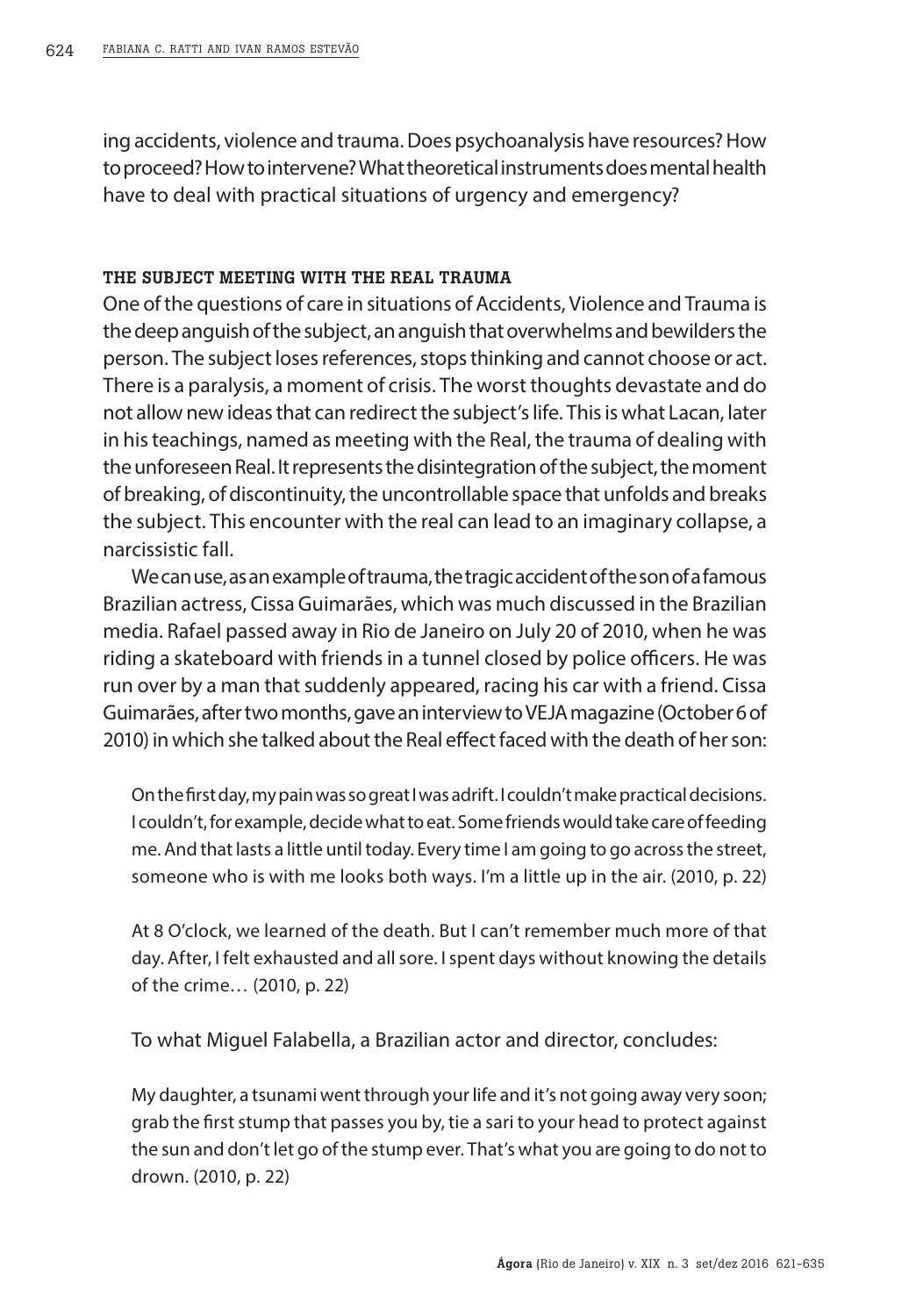#### PSYCHOANALYSIS

To talk about losses, something frequent in trauma situations, we can look at the beginning of Lacan's work, in *Seminar IV* (1956-1957/1995), in which he names three types of 'lack of object', such as: privation, frustration and castration:

Basically, as an introduction only, privation consists of a natural lack and is essentially a real lack, it is a hole. The lost object is a symbolic object.

In turn, frustration is experienced as damage, a lesion in the imaginary plan. In it, the claim prevails. It is what was desired, but not obtained, however, with no reference to acquisition or satisfaction. Frustration is, in itself, the area of unbridled and uncontrollable demands. The center of the frustration notion is the imaginary damage. The object is seen by Lacan as a real object. Finally, the central concept of castration is the notion of lack of object, of the primordial law, of what is the fundamental law on the prohibition of incest and the Oedipus structure. Castration is classified in the category of symbolic debt and the object is considered an imaginary object.

Thus, Lacan conceptualized the different lack orders, while considering the dimensions of the object in the light of the three orders: Real, Symbolic and Imaginary. In this moment of his theorization, the phallus is the central concept in the articulation between the object and the orders, regarding the issue of lack. Therefore, for it to be possible to discuss accident, violence and trauma, it is necessary to admit that the individual is faced, viscerally, with lack.

The lack of object is a matter that affects every human being. In this moment, we are deprived of so many objects that we do not even realize how many… During a lifetime, there are numerous frustrations, objects we desire that we do not have access to… This is the condition of the split subject, therefore, castrated, incomplete, lacking. However, emergency and urgency situations are marked by intensity and the severity of the lack of the object at the time. Privation (e.g., not being rescued at the right time) causes damaging and probably irreversible effects, putting the subject in a life or death situation. Frustrations exist in great quantity and intensity, shaking the foundations of the subject: marriage, family, housing and health, all at the same time, with a strong probability of it continuing over time. Thus, castration follows laceration of the entrails of the subject, highlighting death, with a real dismemberment being a not so distant possibility.

The Real is contingent. It breaks out in dramatic forms. The Real cannot be explained, because if we do so, it stops being Real. It invades life, piece by piece.

In *Seminar XXIII*, Lacan said that the Real is outside the law: "The truthful Real implies an absence of the law. The Real has no order." (1974-1975/ 2003, p. 83). To get close to the Real, it does not help to use rational logic, because the laws that rule it are not the same, and it is not possible to use symbolic logic because the Real is lawless. The Real breaks out of the spatio-temporal linearity.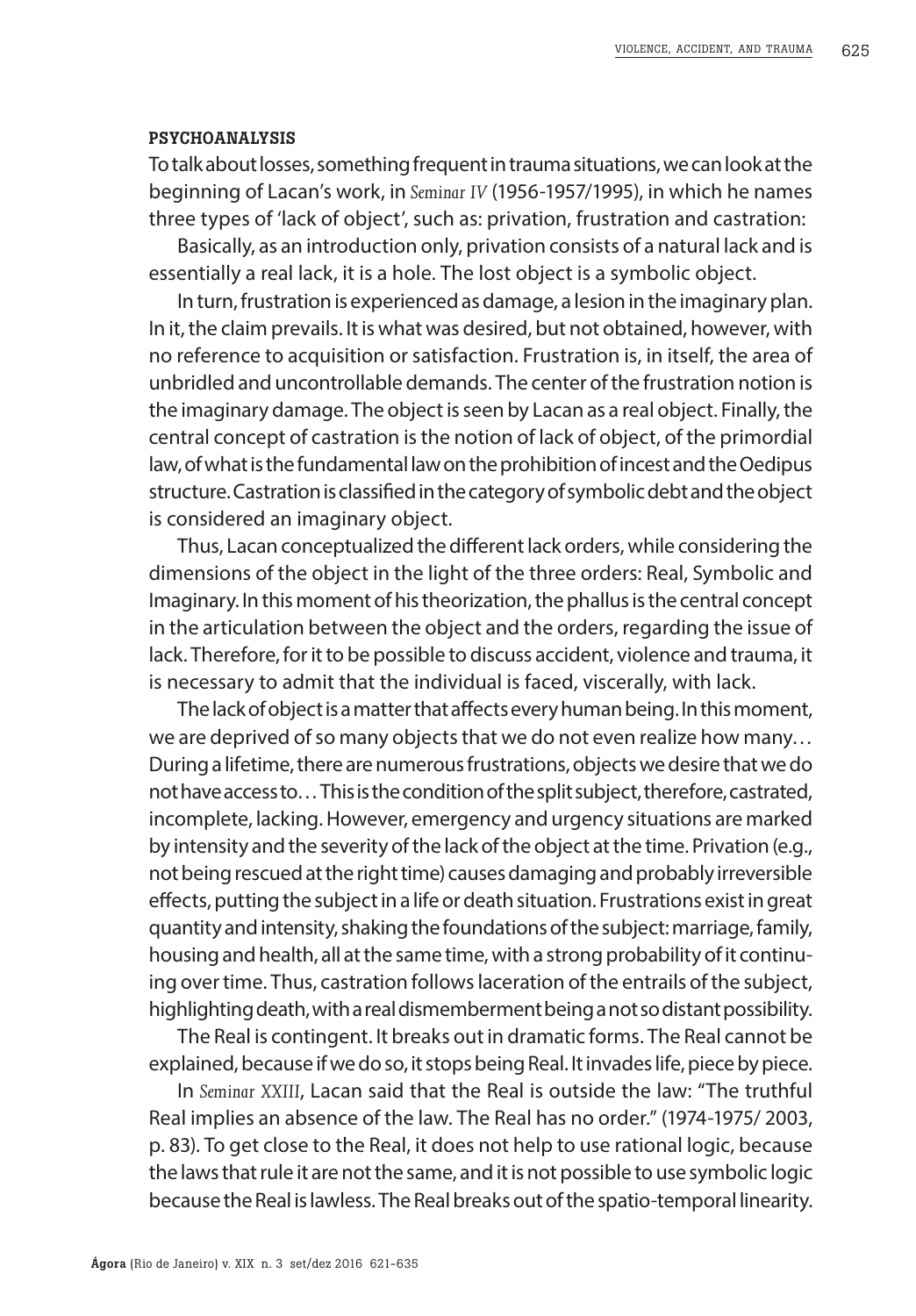There are different ways the Real breaks out, however, we can say the situations of Accident, Violence and Trauma are, par excellence, from the order of the Real. The clinical call of the Real, which Lacan presented in 1970, has much to contribute to the mental health of the multiple traumatized individual and of those close who experience the shock of being the people that will suffer the consequences of the situation, such as family members.

The psychoanalyst must take into consideration that the person, who experiences the trauma, or its effects, leans towards an encounter with the Real that takes them, the subject is filled with anguish and, therefore, it is common that symbolic constructions fall apart. The person can be at shock and find it difficult to stop crying, can 'rationalize', can evaluate wrongly that they will be back at work in two or three days and everything will be like before etc. There are many ways to respond to the real trauma.

Cruglak (2001, p11) states that, facing the Real, we can produce a symptom or an act of creation, a delirium or a body manifestation. It is hard to come away from the shock of the Real unscathed. The subject loses him/herself with regard to the direction to follow… Many times, one of the ties breaks, disarticulating the Borromean knot, causing crisis, anguish and sufferings. Faced with trauma, the real breaks out. It is necessary to respond to it, although, it is not always possible to respond to it in the best way for our lives.

This is the state of the subjects when we receive them in 'urgency and emergency clinics': in the emergency department, in general hospitals, in health institutions etc. How can the psychoanalyst face a subject that is overwhelmed, torn, by the three orders of lack of object: privation, frustration, and castration? What Lacan later named as the subject faced with trauma. Trauma breaks out and invades the Real dividing the subject.

#### INTERVENTION IN TRAUMA SITUATION —IDENTIFICATION

If not everything goes through the symbolic, if we are not in an ideal where it is possible to translate all the unconscious into words, how do we achieve the subject? In trauma situations, one of the challenges is that there is no time to translate the uncounscious into words, this being criticism psychoanalysis frequently receives, when facing limit situations. How can we operate in the later Lacanian clinic faced with the Real, facing trauma situations?

Our hypothesis is that the Lacanian theory offers interesting tools to guide the actions of the psychoanalyst under such circumstances. Therefore, we make use of *Seminar XXIII* (1975-1976/ 2003) and *Seminar XXIV* (1976), in which Lacan dedicates himself to consider trauma from the order of the real. As something that invades what is established, it is something that causes a fracture, disrup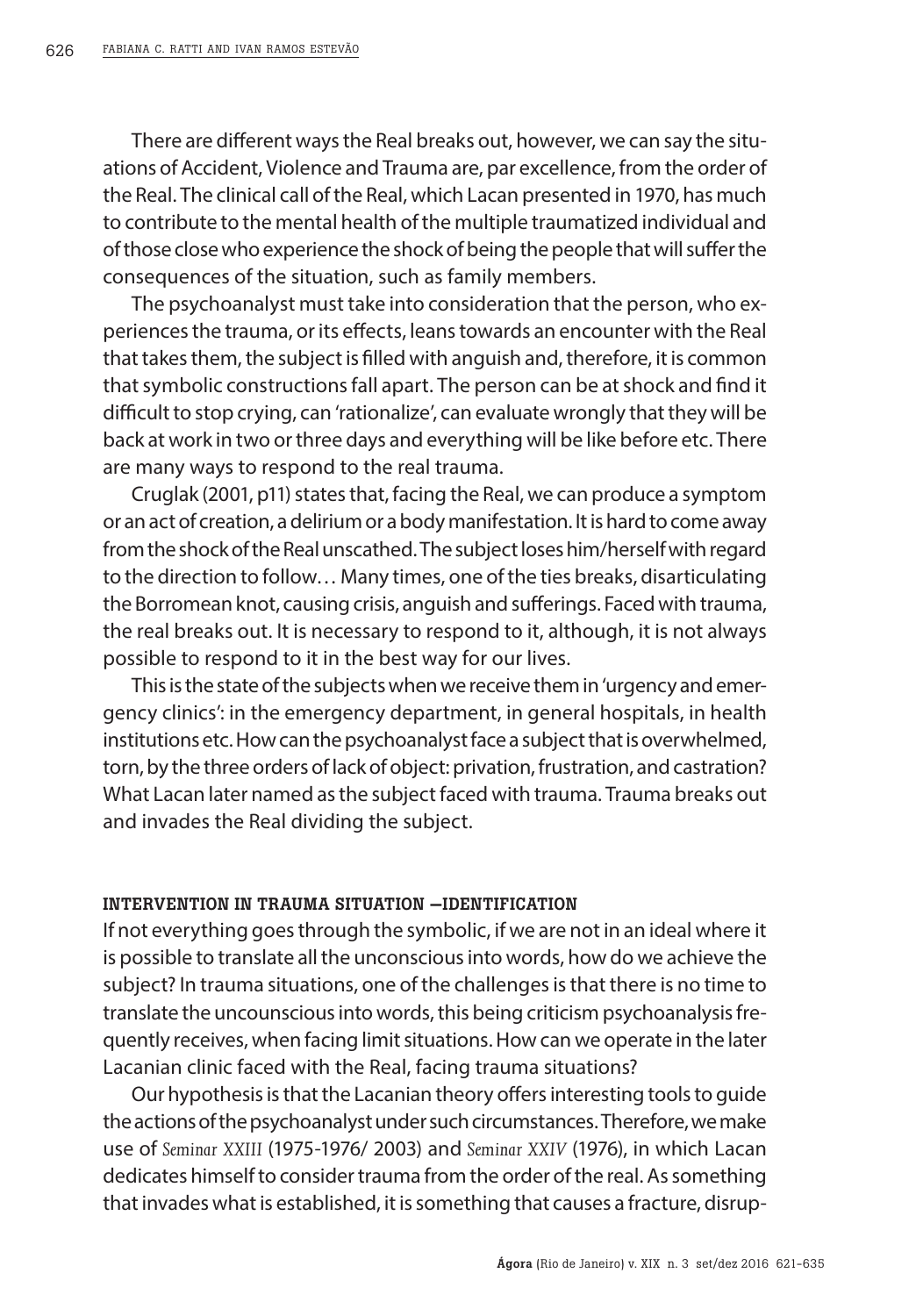tion: "I consider that to have stated the Real in question in the form of a writing has the value of what is generally called a trauma." (p. 79) It is somenthing that shatters: "we can only reach bits of the Real." (p. 71) That is, at this point, Lacan said we can access the real, however, only in fragments. Therefore, it stops being the impossible and the unthinkable, as Lacan presents in *Seminar XXIV* (1976), "The Real is the impossible to simply write."

The great question, then, becomes: how can we, as psychoanalysts, reach a bit of this Real? Because only by reaching part of this real does the analyst have the minimum condition to work faced with the divided subject in a trauma situation.

In the *lesson of April 15 from the R. S. I. Seminar* (1975), Lacan asks: "have you heard tell of identification?" and adds "Identification in Freud is quite simply inspired. What I want is what? The identification to the group."(1975, p. 64) It is the starting point to any given knot. In the same lesson, Lacan makes a connection among other points addressed before: "…the centre of the knot. And where did I mark for you that already desire was situated, the desire which is also a possibility of identification? It is here, namely, there, where I situated for you the place of the o-object... (1975, p. 65)"

In other words, in a trauma situation, the psychoanalyst does not have the subject's transference, for, in most cases, it is a first meeting, and they cannot count on the subject's symbolic, because there has been a larger opening to the real. Lacan said we can, then, rely on identification, because identification is always a piece, a portion, an edge, a first tie. Identification is the first step in the constitution of the knot and, therefore, to the constitution of the unconscious subject and the psychoanalyst will always be positioned in place of the o-object. Because it is from the *semblant* position of the o-object that the lashing of Borromean threads intertwine and that, at the moment of trauma, can be dissociated.

The psychoanalyst can provide momentary but effective intervention and stitch, suture, in the first maneuvers in urgency and emergency situations, using an imaginary resource.

In *Seminar XI* (1964/1988) Lacan said that for the object to exist, for the object to have a form for the subject, it is necessary that, in some way, it touches the o-object of the subject, that is, it has to touch the subject's private place of lack. Only in the place of lack can the subject make the first connection to the object: this would still be very primitive, it would be an identity trait. The object is known by the subject as an expectation of satisfaction, plenitude and narcissistic complementarity source. The object is still in the imaginary plan, still in a position of ideal and the subject faced with the trauma is, par excellence, in a lacking situation. Thus, there is the possibility of an ephemeral, but immediate connection to the analyst as the ideal object in that moment, capturing bits of the real of the patient.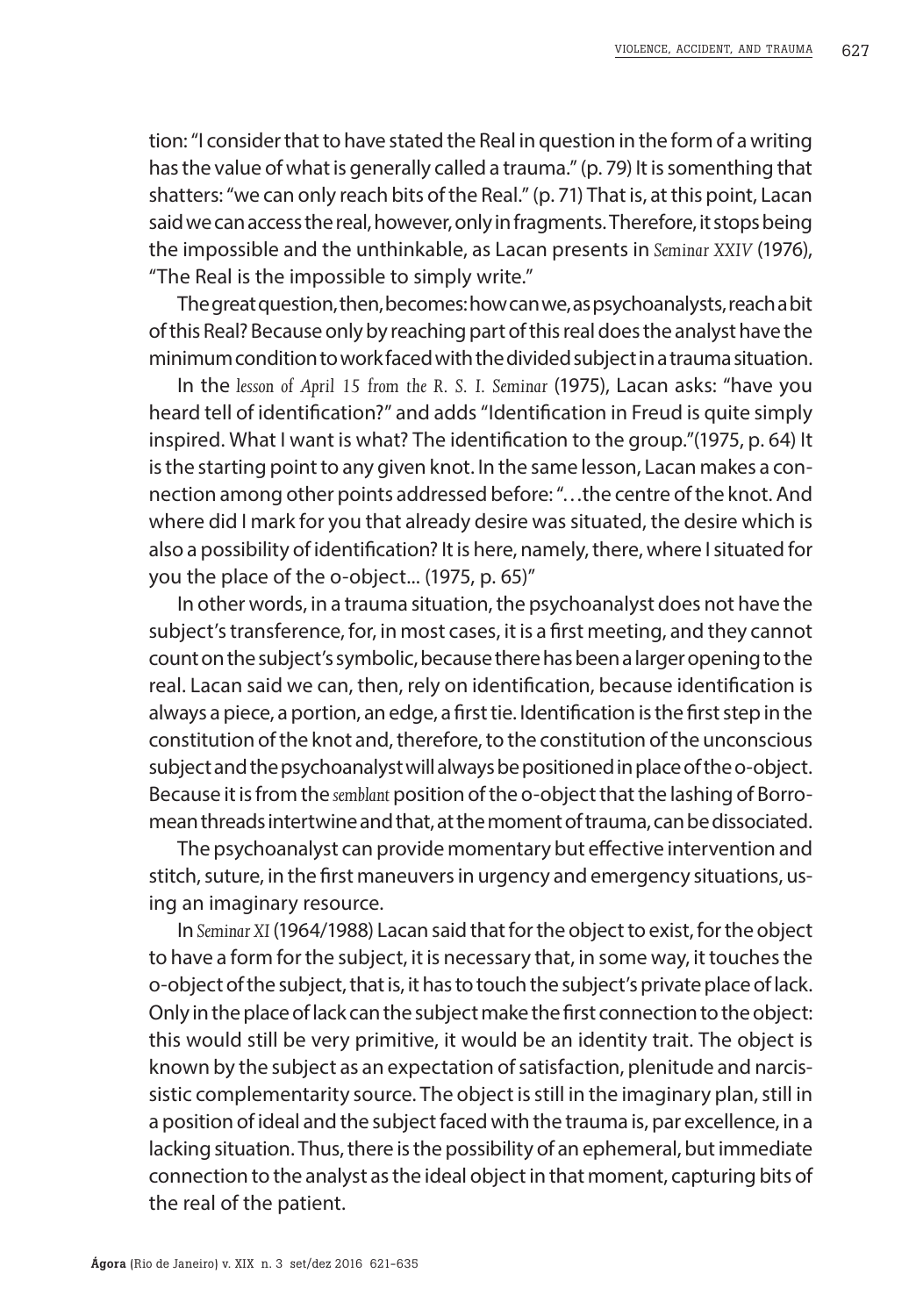Freud, in *Mass Psychology and analysis of the I* (1921), talks about three specifics methods of identification:

• Identification to the Other's desire, that appears very well in the case of The Beautiful Butcher's Wife in *The Interpretation of Dreams* (1900), that Lacan developed later about the need to go in search of desires that are not the desires of the subject, but as an imitation to an identification.

• Identification to the unary trait: the pure difference

• Identification within the Oedipal situation. Freud gives the Dora case study as a paradigm. The identification with the father created a symptom, a part of the whole (the cough of Mrs. K).

In *Seminar IX, The identification* (1961-1962), Lacan discusses these three types of identification presented by Freud. In *Seminar XXII* (1975) he puts them at the core of the constitution of a Borromean knot. Lacan finishes the lesson of *March 18 of 1975,* from *the R.S.I*. *Seminar,* presenting the triple identification that interconnects to the Borromean chain:

if there is a real Other, it is nowhere else than in the knot itself and that is why there is no Other of the Other. This real Other, make yourselves identify yourself to its Imaginary, you have then the identification of the hysteric to the desire of the Other, the one that is happening here at this central point. Identify yourselves to the Symbolic of the real Other, you have then this identification that I specified as being the einziger Zug, the unary trait. Identify yourselves to the Real of the real Other, you obtain what I indicate as the Name-of-the-Father… (p 53)

It is necessary to highlight that the Borromean knot is the abstraction of a topological figure in movement, studied in the commitment to respond to the real of the clinic. Lacan is highlighting how much the psychic system — Real, Symbolic and Imaginary — is configured under the identification reference. The subject is assembled from the Other's desire. If there is no Other's desire the subject doesn't appear. If there is no trace of resemblance that unites one another (father, mother etc.), there is no constitution of the subject. If there is no Law, the Father, the subject is compromised.

Lacan continues and in the *1st Lesson* of *Seminar XXIV* (1976) asked: what is inside the unconscious? And then he said: "this inside and what we usually call identification? (…) Because it is clear that identification is what is crystallised in an identity." He claims that identification is in the unconscious formation of the identity and he summarizes Freud's three levels of identification, which were discussed in the framework of the Borromean knot: identification to the father — love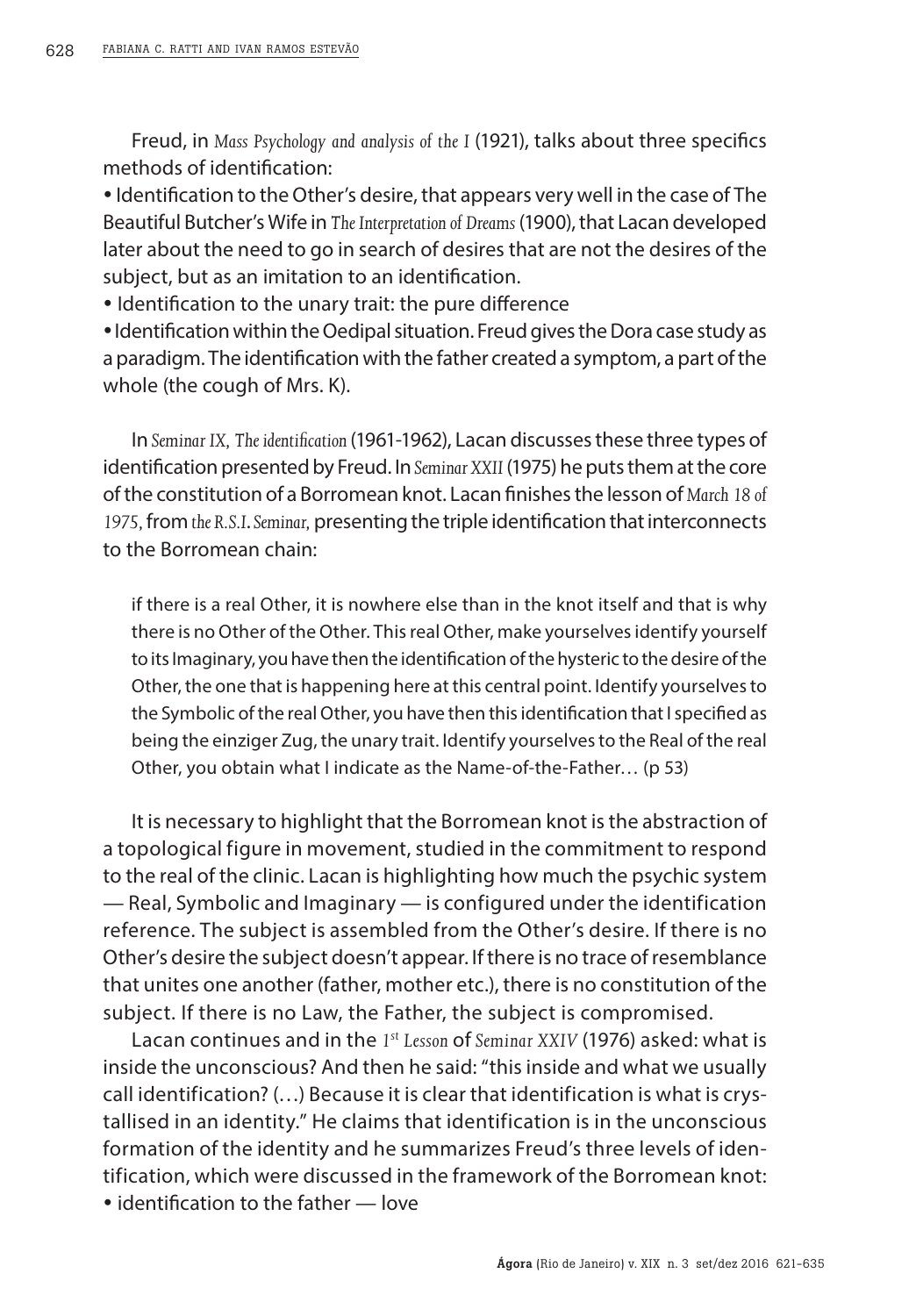- hysterical identification to want what the other has, the Other's desire.
- identification fabricated by a trait, a unary trait

Lacan said the trait does not necessarily relate to a loved one: "A person can be indifferent and a unary trait chosen as constituting the basis of an identification." (*1st Lesson* of *Seminar XXIV*, 1976) It is as Freud discussed in *Mass Psychology and the analysis of the I* (1921), a single trait links people from a group, elects a president, coordinates an army, guides the Church.

The identification is constituent of the subject and constituent of the link with the other, with the world, a step toward the object that is the cause of the desire. Thus, for there to be a link between one and another it is important to have, in some way, identification. An initial link of reciprocity helps a lot in attending medical emergencies and urgencies.

# PSYCHOANALYST INTERVENTION IN TRAUMA SITUATION

#### — THE PARA-PSYCHOSIS

In an institution, most of the time we deal with trauma strongly affecting people's lives, we have to consider they are in "suspension". The psychic system has to digest reality, this being a highly undigested reality, suffered, with pain and separations. The defense mechanisms, denial, regression, rationalization, etc., act rapidly. Some people go into a shock state, others become agitated and optimistic, others more downcast and pessimistic, not able to see the light, etc. These are immediate ways to react to the Real. They are ways of suspending everyday life. As the actress Cissa Guimarães said: "In the first days, … I was adrift. I couldn't take practical decisions. I couldn't, for example, decide what to eat. … And it lasts a little until today. Every time I am going to go across the street, someone who is with me looks both ways. I'm a little up in the air." (p. 2) The day-to-day doesn't fit with their lives anymore, sometimes, for months. It is necessary to re-explain life, recreate it, perhaps… and, for this, a very large investment in psychic energy is necessary.

Regardless of the diagnosis of each person, thru these years of work in the institution, we can see that, with the crossing of the real, the trauma, at first, makes a cut that 'disconnects the subject from the world', causing detachment and the suspension of references. It is in this state that the analyst encounters the person for the first time in a health institution. This made us wonder whether, in the first interviews in urgencies and emergencies situations, we could use, at first, the identification resource, in some way, as some trait that connects the individual, and after, the management of the psychosis highlighted by Lacan in 1956: Secretaries to the insane.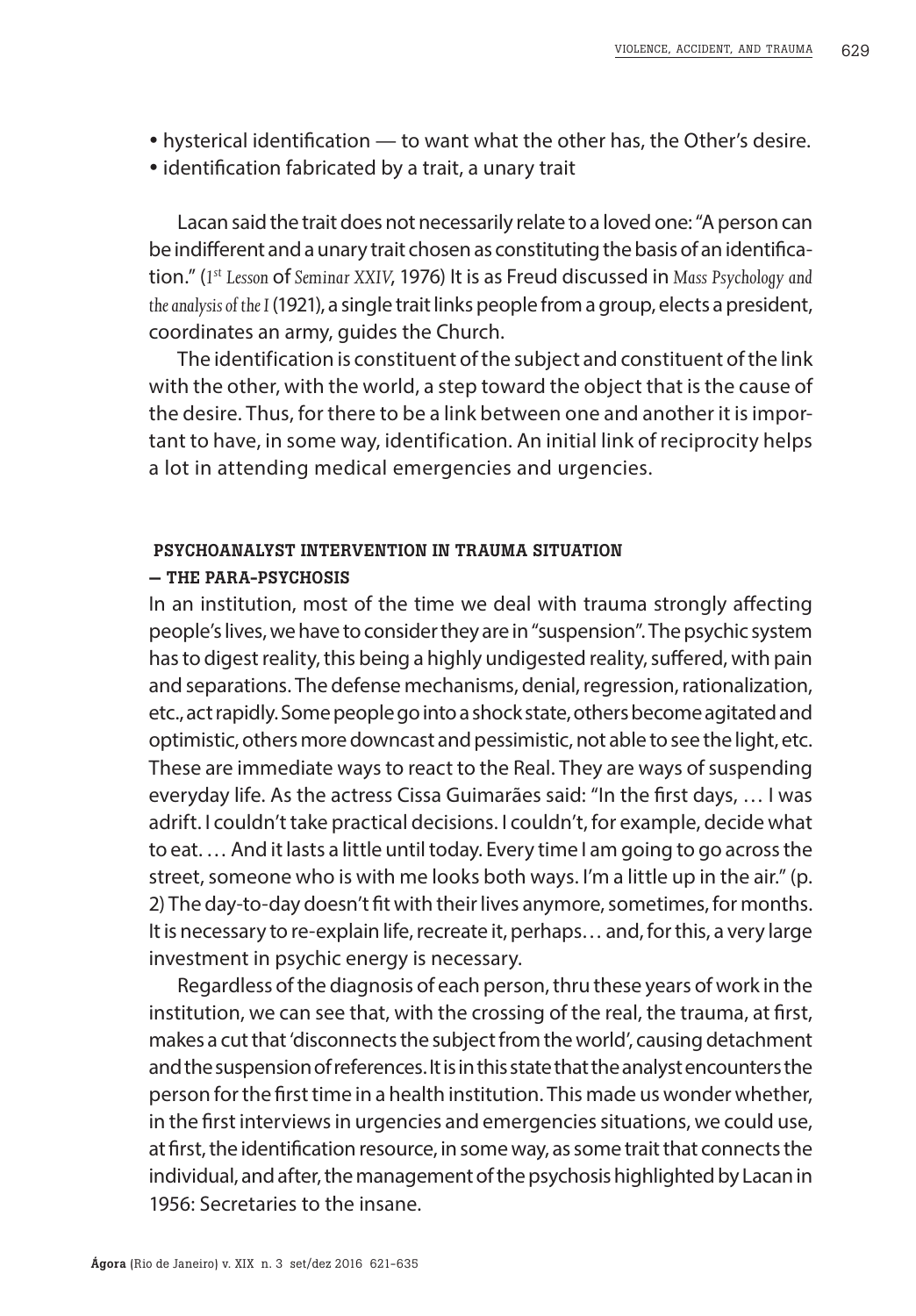*In Seminar III*, *The Psychoses*, (1955-1956/1981) Lacan talks about the resource of the analyst being in a position of secretary to the alienated: "not only shall we be his secretaries, but we shall take what he recounts literally - which till now has always been considered as the thing to avoid doing." (p. 235) He continues saying: "The question is what this testimony by the subject is worth. Well then, he is giving us his experience, which imposes itself as the very structure of reality for him." (p. 240)

Lacan shed new light on the management of the psychotic in 1956, making the treatment of psychosis possible. The same resource now brings advances to the trauma question.

We can call upon what Jean Allouch (2004) discussed in *The Erotics of Mourning*, because commonly, when facing trauma situations, we experience losses and mourning. For example, in problems such as family violence, sometimes, deaths and separations occur and in traffic accidents there can be the death of someone or loss of an organ, a leg or an eye, compromising the work or everyday life. In a cancer diagnosis, there is the loss of daily activities, the loss of hair and the fear of imminent death. Therefore, when discussing the question of violence and trauma, we can include the question of loss. When facing serious losses, the individual feels the 'automatic' invasion of the Real that Allouch names as a state of para-psychosis. The person remains suspended, for an instant, days or months (depending on the logical time of the subject's psychic system), in para-psychosis. It is as if the person is undergoing an outbreak. However, Allouch distinguishes para-psychosis from the psychotic outbreak: in psychosis the hole is in the symbolic. There is a return to the real, however the lack is in the symbolic. In mourning, the hole is real and an element of the symbolic is called by a hole in the real.

As in the example of Cissa Guimarães': "At 8 O'clock we learned about the death. But I don't remember much more about that day. After that, I felt exhausted and all sore. I spent days without knowing the details of the crime…" This is an effect of what we are calling, according to Allouch, para-psychosis. The person remains stunned, does not connect, does not comprehend details, something remains waiting to enroll itself.

In the three conditions: the individual in psychotic outbreak, the individual in mourning or the individual in a trauma situation, phenomenally, the person is in the same state: disconnected, remaining unconnected to things, hallucinating, unable to respond to the demands that life presents.

Both the identification trait and the testimony and secretary are constructions that begin in the idea that the person is disconnected, therefore the first step would be to make a connection. This connection could be with a part of life, with a person, maybe with an object or a connection with the analyst, with the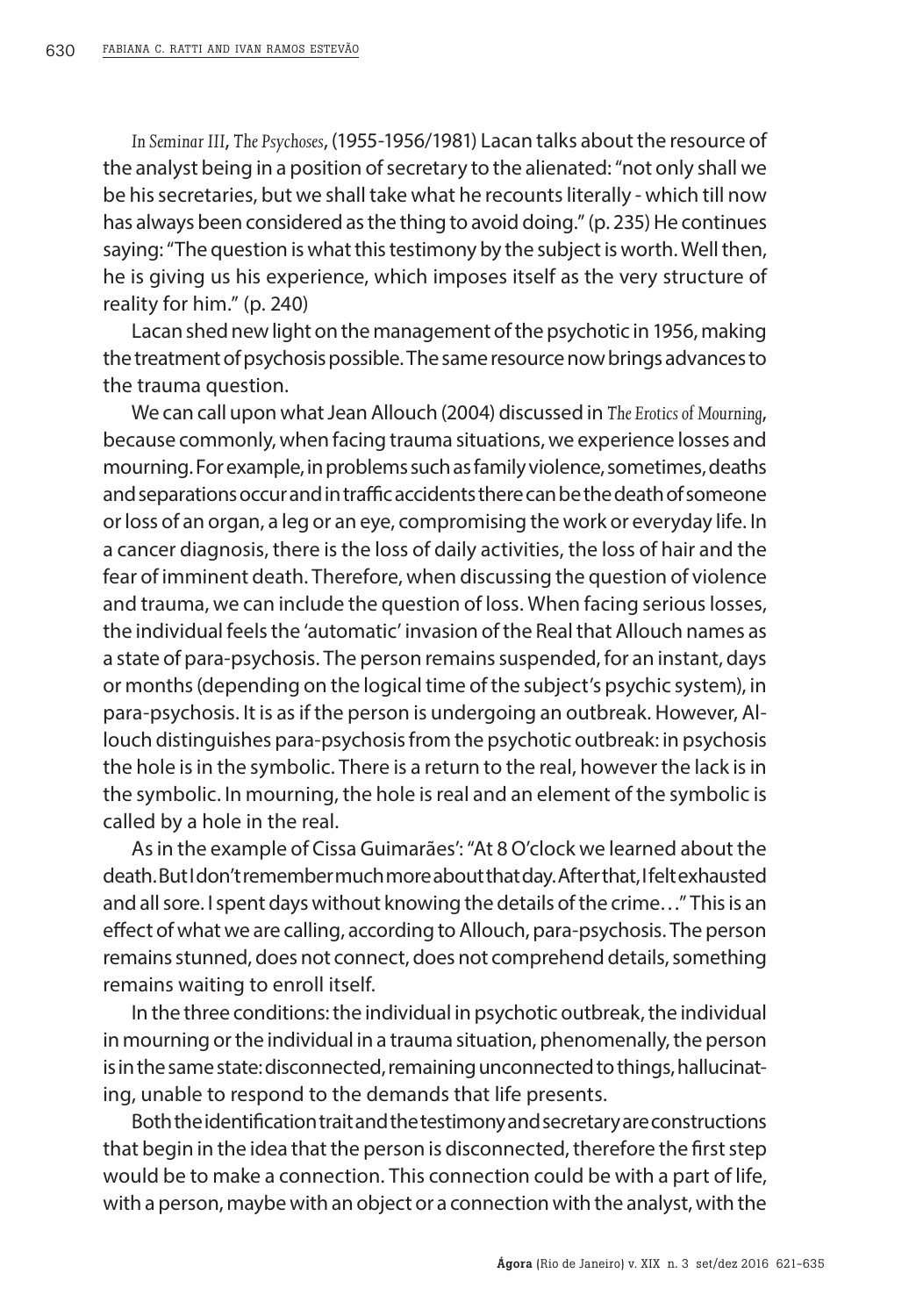analyst's presence. Sometimes, we hear sentences such as: "I need to be well because of my grandson, he needs me" or "I need to get better because there is no one to take care of the house". These are ways of connecting that need to be encouraged so the subject can create imaginary strength to survive. These people are desperate, disoriented and, just like the psychotic or the person in mourning, they are without a stronghold where they can exist, in suspension, and the analyst has to be ready to deal with this phenomenon in trauma situations.

#### THE DIRECTION OF THE TREATMENT

We already have some tools to work with when facing emergencies and urgencies. So, what would be the objective of psychoanalytical treatment in the trauma situation? What should be the direction of the treatment when the Real imposes itself? What is the bias of the treatment? Maybe from a single interview, would the aim be: support? Comprehension? Subjective rectification? Unconscious opening? Interrogation of the subject?

In trauma situation, the next step is to include the *jouissance*. The analyst's act should be directed so, from the *jouissance* in a rough state, typical of a psychotic outbreak, a phallic *jouissance* can be produced from the almost full *jouissance*. The *jouissance* substance stays eviscerated and indiscriminate and the horror, terror and dread gain immense proportions.

The issue, as Lambert said, is that "the hospital treatment includes the constant presence of some form of horror, of the real that summons the subject, such as disease, poverty, mistreatment." (2003, p. 49) At this point, said Lambert, it is important to highlight, the horror and the anguish that the person with the trauma causes in the health team. The disease and the sickness generate horror and anguish and lead to feelings of disgust or welfare and the health team, especially the psychoanalyst, should be prepared to not fall into deception. It is necessary for the psychoanalyst to include the horror that the subject is going through and manage the psychoanalyst's own horror when facing such crude castration.

Among the many clinical cases that could be discussed in this paper, we chose one that was in the media, one already published and remembered by many in Brazil Who wasn't horrified to hear the news?

This is to work in a first-aid station, a general hospital, a health institution, etc. It is to face, 24 hours a day, atrocities that cause horror for the professional. Therefore, a lot of personal analysis is needed, a lot of effort so there is no identification and no shuffling of the subjective questions of the professional with the ones of the patient.

Camargo (2003), when writing about his experience in an institution, said: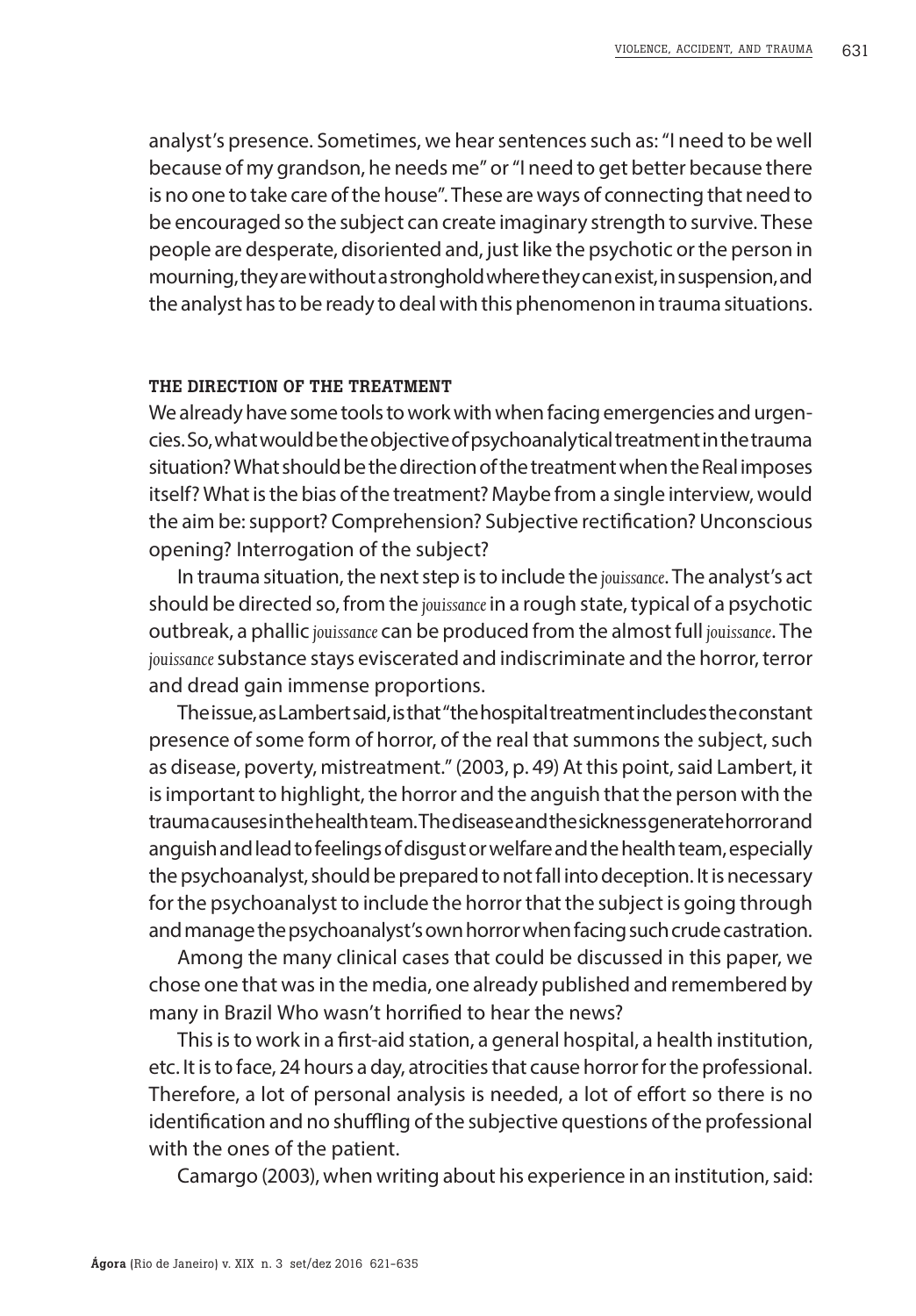"The space of the *o-object* is empty, a place of *semblant* and the analyst occupies it, disengaged from the analyst's subjective questions (…) embodying the object of drive for the subject (…) It also means to be open to the unexpected, knowing how to take the consequences out of it." (p. 69)

Even in a first interview, the analyst, when put in the position of the o-object, creates the *semblant* thru the identificatory trait and like this, by hand, opens the empty space to each subject, as Vieira said: "insufflates the handmade life in industrial contours of an existence" (2008, p. 5). The analyst begins to face the object of the drive by hand, with a rough, ungoverned *jouissance*, open to the unexpected, the unusual and the terror, being addressed to the analyst.

For Geneviève Morel, it is in the moment Lacan begins to think of the Real as *there is no sexual relationship* that he introduces the concept of phallic function and uses this tool to think about the empty place of the subject regarding the phallus, in a paradox between *jouissance* and castration. Therefore, the logic of the analyst that prevails is the "logic that can inscribe the subject relationship with the *jouissance* and the phallic function." (1999, p. 14). It is exactly at this point, in this emptiness of R.S.I. articulation with *jouissance* that the analyst can exercise his act on the position of the o-object.

Lacan differentiates some forms of *jouissance* that move thru the real, symbolic and imaginary.

The *jouissance* is real and its locations go through symbolic and imaginary determinations, this means, the locations of the *jouissance*, in a complex way, is implicated in the real-symbolic-imaginary triad. (MOREL, 1999, p.10)

However, in this paper, the priority differentiation is to think that there is *jouissance* of the order of the Real that tends toward plenitude, which aims to complete and mediate satisfaction, because the person is in despair. On the other hand, there is phallic *jouissance*. Universal *jouissance*, because every human being has the ability to exercise the phallic function, "The phallic function, that is an universal function, articulates to something that is singular…". (MOREL, 1999, p. 14) This way of *jouissance* has two sides: the impossibility and the possibility, the castration and the execution of an activity including castration. "Being phallic in your *jouissance* is being castrated in your *jouissance*. There is the particularity of the phallic function.", "The phallic function has… a real face — the *jouissance* — and a symbolic face — the law, the interdiction, the castration." (MOREL, 1999, p. 15) Thus, in the phallic function there is a lack of *jouissance* and a redirection of *jouissance* to another *dit-mension*. Through the specific significant, private to each subject, it is possible to redirect the direction of the *jouissance*. Independent of the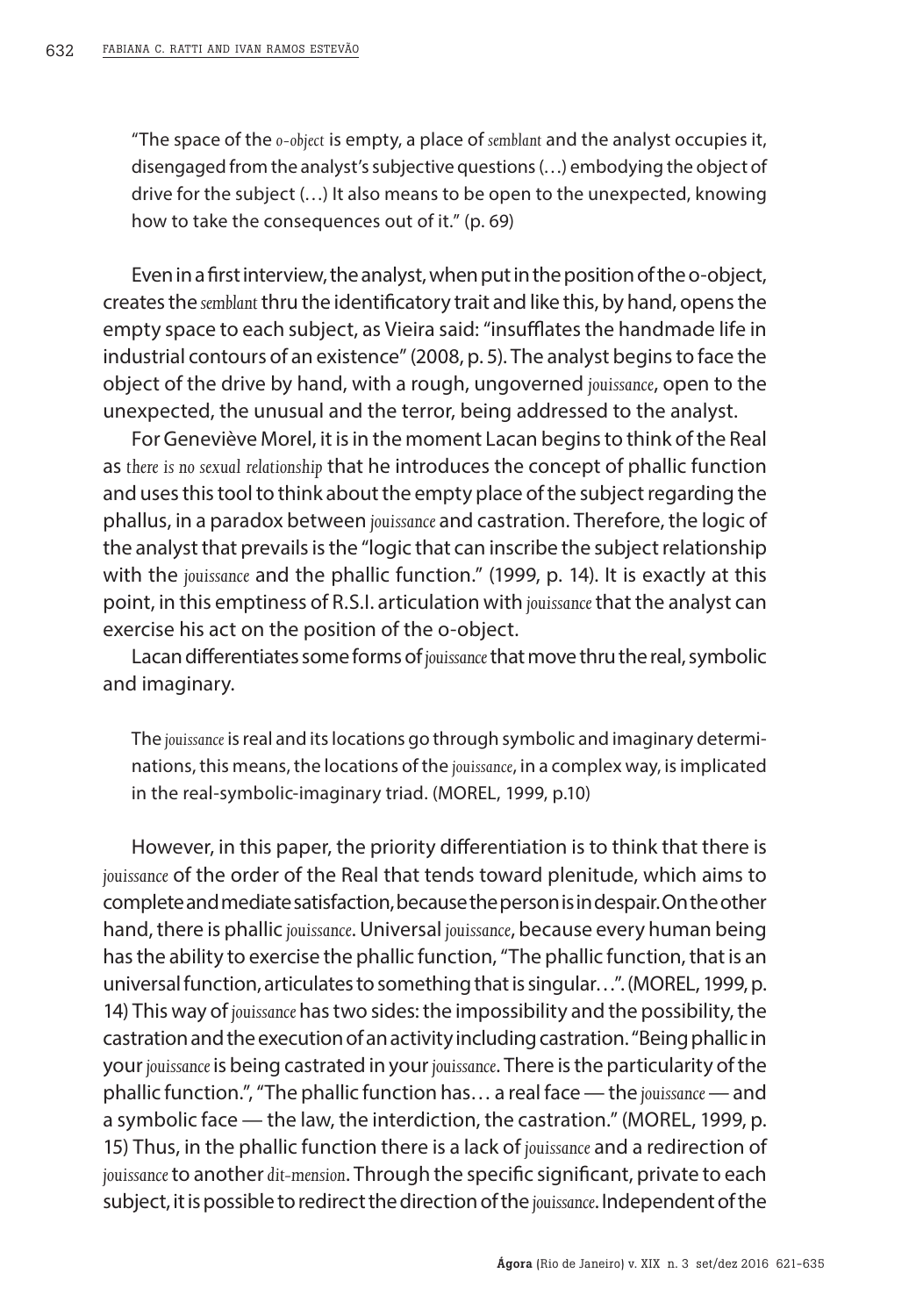way *parletre* sees and relates to castration, in a completely particular and singular way, it is possible to exercise a phallic function, because there might be a way to bar the *jouissance,* via desire, the *sine quanon* condition of the human quality.

When standing in this place. When standing to stay in the place of listening. When staying, in a certain way, as a lightning rod for the *jouissance* incarnating the object of the drive in a singular way in each subject, the analyst's presence does part from the work. Because this is when many professionals weaken themselves and can then only see one direction that would be support, comprehension and positive thoughts. However, this is not the ethical position of psychoanalysis, this is a position guided by the professional paralysis when faced with the other's castration and that, in turn, is identified in this castration position.

Thus, according to the ethics of psychoanalysis, it is necessary to listen from a position of an empty space, of the o-object, and to bear the horror of castration, so that the analyst, unencumbered by his own subjective questions, can really be in the analyst position and fulfill his act. A large amount of objectal investment is necessary to make social bonds, to see and to listen to the other, because the analyst that loses himself in fragile questioning of narcissistic order, turning to himself, can execute little of his act, especially in boundary situations.

In *Seminar XXIV* (1976), Lacan goes further when he introduces the unconscious as *l'une bevue*, a possible intervention is via poetry, games, lack and rest. Something that does not go away follows symbolic laws. Something that escapes makes the encounter of the subjects with their analysts possible, unique and singular, even if it is in a single session, in a trauma situation.

The constant clinical evidence that motivated us to write this paper is that, after these maneuvers, we can see small, but important, decisions of the subject. These include: to stop fighting with a room-mate, to make a phone call to the husband explaining some serious issues that the accident had provoked and she hadn't been able to express yet, to go out in the street, even fractured, with less concerns about what people would think, to deal with practical and necessary questions. These are examples that indicate small changes and that make a difference in the paralysis when faced with the Real, as Cissa Guimarães demonstrated.

We can say the management is close, an outline of what, years before, Lacan was discussing in *Seminar XI*: It is in what is lacking in the subject, in — *phi*, that the anguish invades and opens the doors to the object of the cause. It is in this *tuché*, this hiatus that the trauma situation opens. *Tuché* and *Automaton* are Aristotelian words used by Lacan, before the last development of the concept of the Real. "The function of the *tuché*, of the real as encounter—the encounter in so far as it may be missed, in so far as it is essentially the missed encounter — that of the trauma." (Seminar XI, 1964/1988, p. 57)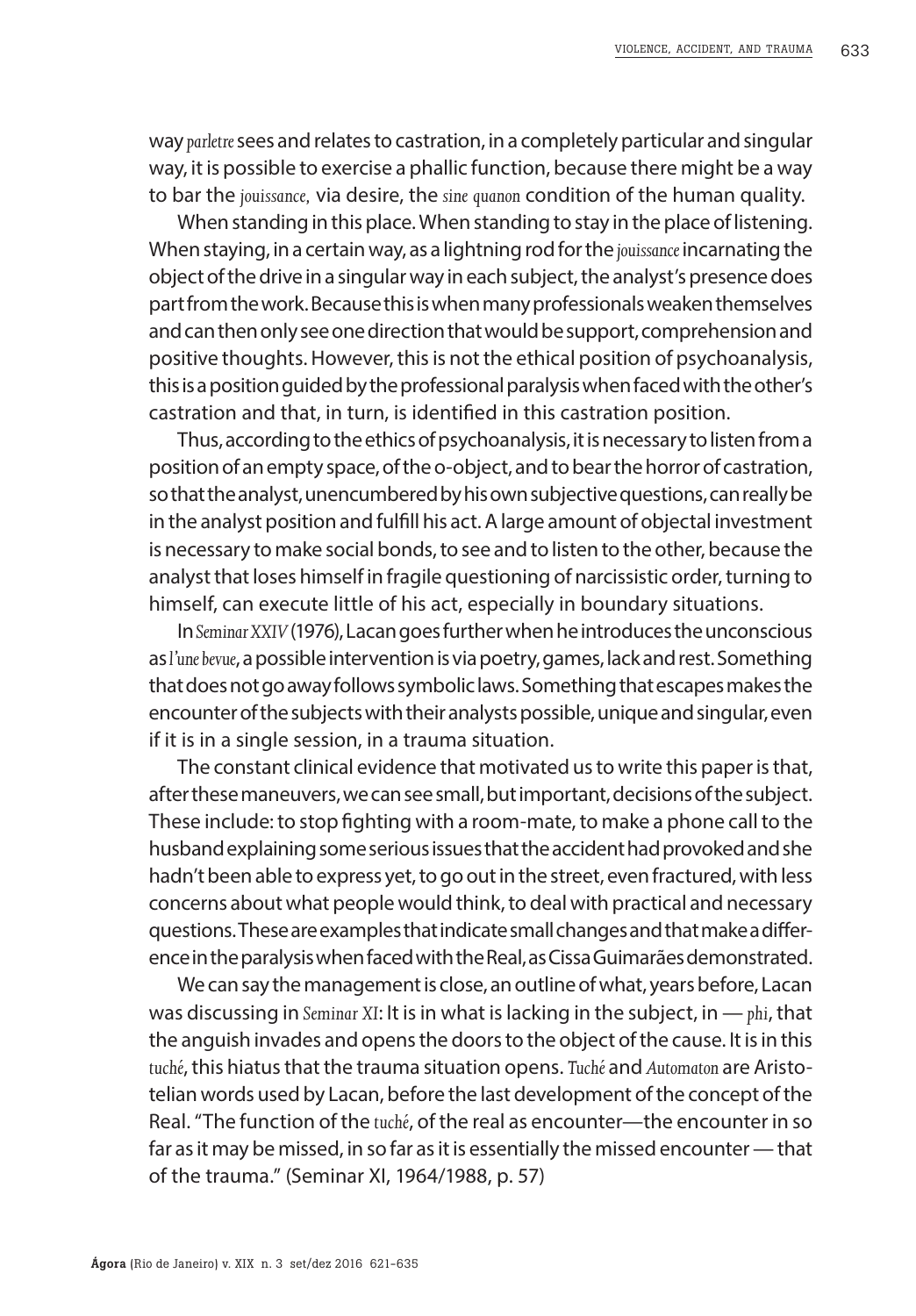To capture an unconscious eviscerated by the Real, to face trauma situations and to capture a piece of the real, why not another *tuché*? Why not a question, some commonplace subject matter, a taste, a passion or even trivial amenities? A joke, a game, something stupid? Anything, as Lacan said, anything that makes the trait, that makes a link with the desirous subject, so that, with the analyst's work, phallic *jouissance* is produced from full *jouissance*.

The second step is the management of the testimony and secretary directing the treatment of the subject who is suspended, so that the subject can name the phallic *jouissance*. With the aim of some alteration in the practical life, the subject can effectuate, even if infinitesimal in comparison to the immensity and the greatness of the problem the subject is going thru. The idea is that the psychoanalyst works in institutions that deal with the subject faced with trauma, in a way to favor the know-to-do of the subject. This is an important step that can bring light to a new path.

Received: September 26, 2012. Accepted: April 1, 2013.

## **REFERENCES**

- ALLOUCH, j. (2004) *A Erótica do Luto.* Editora Companhia de Freud, Rio de Janeiro
- CAMARGO, M.B. O analista trabalhando na instituição in: *Opção Lacaniana* n. 37, 09/2003, Rio de Janeiro, P. 69
- CRUGLAK, C. (2001) *Clínica da Identificação*, Companhia de Freud, Rio de Janeiro, p.11.
- FREUD, S. (1977) *Obras completas*. Rio de Janeiro: Imago.

(1921) *Psicologia de grupo e análise do ego*, v. XVIII, p.91-184.

(1900) *A Interpretação dos Sonhos*, V. IV e V.

- (1905) *Fragmento da análise de um caso de histeria* Vol. VII p.5- 127
- VEJA (6 de outubro de 2010, Abril Cultural)
- LAMBERT, A. Psicanálise no Hospital in: *Opção Lacaniana* n. 37, 09/2003, Rio de Janeiro, p. 49. http://bvsms.saude.gov.br/bvs/publicacoes/ AGENDA\_PORTUGUES\_MONTADO.pdf
- GONÇALVES, F., MORITA P.A. e HADDAD S. (2007) *Seqüelas invisíveis de acidente de transito: o transtorno de stress pós-traumático como problema de saúde pública* . Texto para discussão n. 1291, publicado no site do governo federal da Secretaria de Planejamento de Longo Prazo da Presidência da República, IPEA Instituto de Pesquisa Econômica Aplicada. http:// www.ipea.gov.br/sites/000/2/publicacoes/tds/td\_1291.pdf